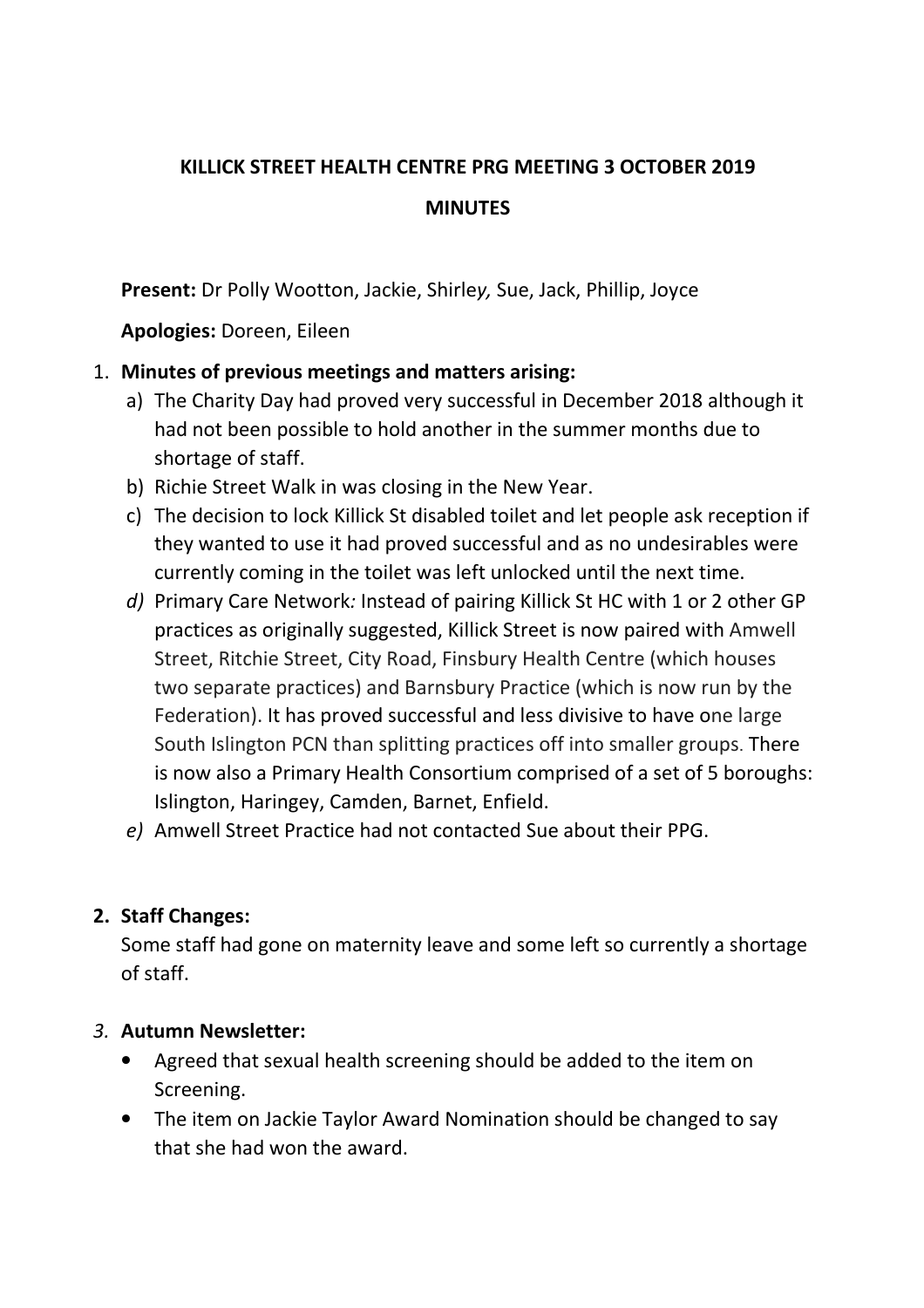- An item about the Toddlers Party including why immunisation is important should be entered in the blank space at the end of the first page.
- Telephone System should be changed to Telephone Appointments on page 2.

#### *4.* **Toddlers immunisation party**:

It was decided to hold a party for toddlers and their parents in mid to late October with a view to immunising them against the flue virus. This would be carried out by a nose swab.

Jack volunteered to create a fun invitation and a poster for the practice; Jackie would send him the wording. It was suggested that this should be translated into Bengali and Turkish.

It was agreed that in order to be a success it should receive considerable publicity. Suitable titles included "Fun day for Toddlers" with a caption "Protect your child, protect your family". It was also suggested that it should be explained to parents, perhaps on a text or accompanying flyer, that when children get ill the infections are quickly passed to grandparents, siblings and vulnerable adults.

**Brightly coloured party invitations** accompanying the official invitation would draw attention to the event.

It was agreed that the event would need balloons, stickers, music, paper and crayons plus things to do. Paper crowns should also be purchased and given to each child who had the immunisation.

It was suggested that the practice speak to Lorraine Walker at the Parent's House with a view to coming to the event and hopefully loan equipment. This would be an opportunity for Parents' House to publicise their organisations. Local children's libraries and toddler's groups might be approached for publicity and to loan toys etc.

It was agreed that translators should be available at the event.

### *5.* **Feedback from WBTF (We build the Future):**

Polly confirmed that she visits construction sites for a site surgery each fortnight, accompanied by Jackie and a health care worker and this is ongoing.